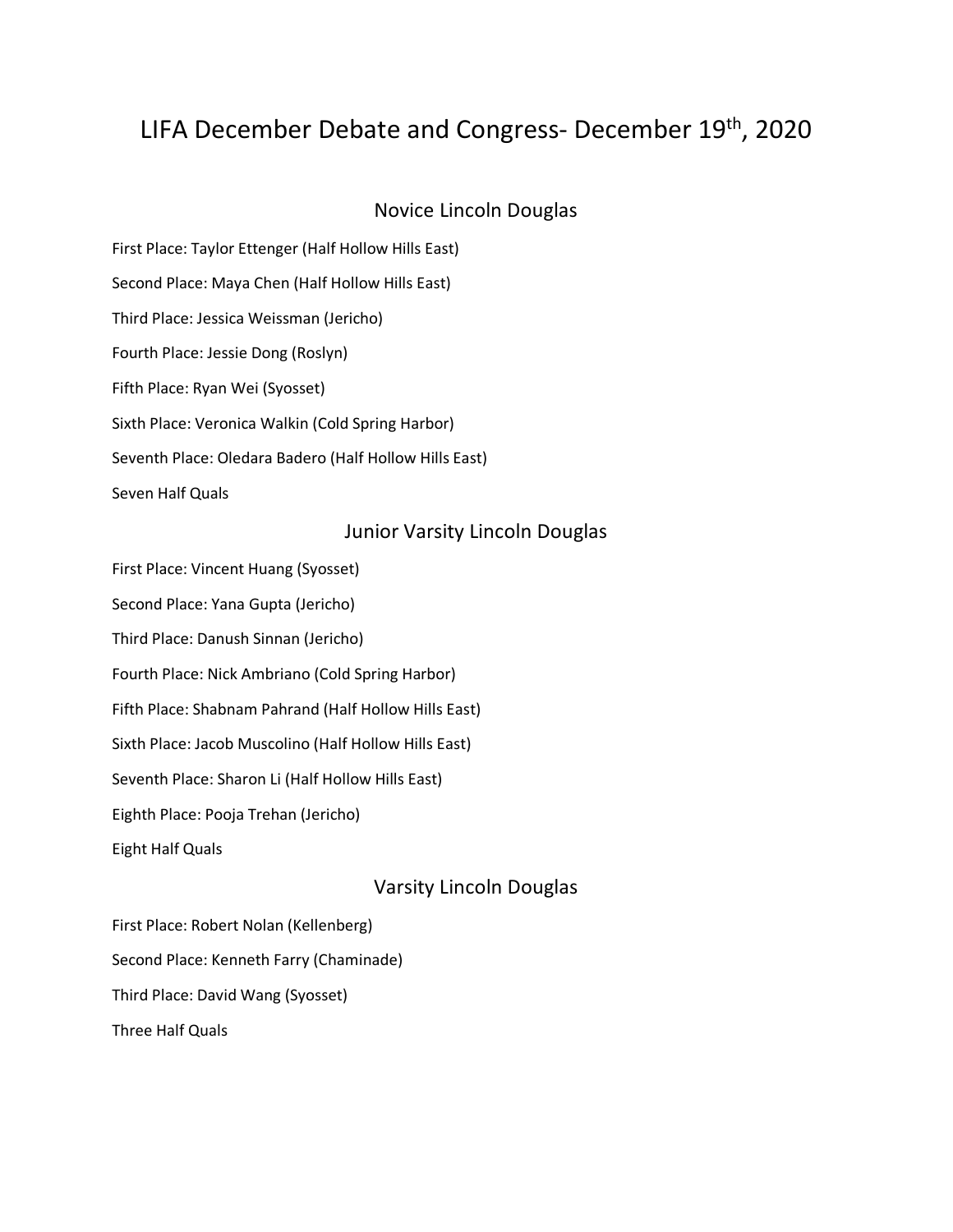#### Novice Public Forum

First Place: Floman and Shah (Syosset) Second Place: Loewy and Nair (Schreiber) Third Place: Bandler and Paltrowitz (Schreiber) Fourth Place: DiBello and Lee (Syosset) Fourth Place: Solomon and Jamieson (Syosset) Sixth Place: Baum and Furstenberg (Schreiber) Seventh Place: Albanese and Lerebours (Half Hollow Hills East) Eighth Place: Patel and Sriganesh (Syosset) Eighth Place: Efkarpidis and Stoeger (Schreiber) Nine Half Quals

### Junior Varsity Public Forum

First Place: Franchetti and Pecullan (Schreiber) Second Place: Milgrim and Neches (Schreiber) Third Place: Dong and Tse (Jericho) Fourth Place: DeMarco and Richmond (Cold Spring Harbor) Fifth Place: Peng and Koehler (Half Hollow Hills East) Fifth Place: Fineberg and Jarnagin (Ward Melville) Seventh Place: Asselta and Kitay (Schreiber) Eighth Place: Silverman and Lubman (Syosset) Seven Half Quals

#### Congress

First Place: Jemma Parsons (Xaverian) Second Place: Jennifer Sachs (Half Hollow Hills East) Second Place: Sophia Lerebours (Half Hollow Hills East) Fourth Place: Jake Konigsberg (Roslyn) Fourth Place: Troy Picarella (Half Hollow Hills East) Sixth Place: Elizabeth Musso (Sacred Heart)